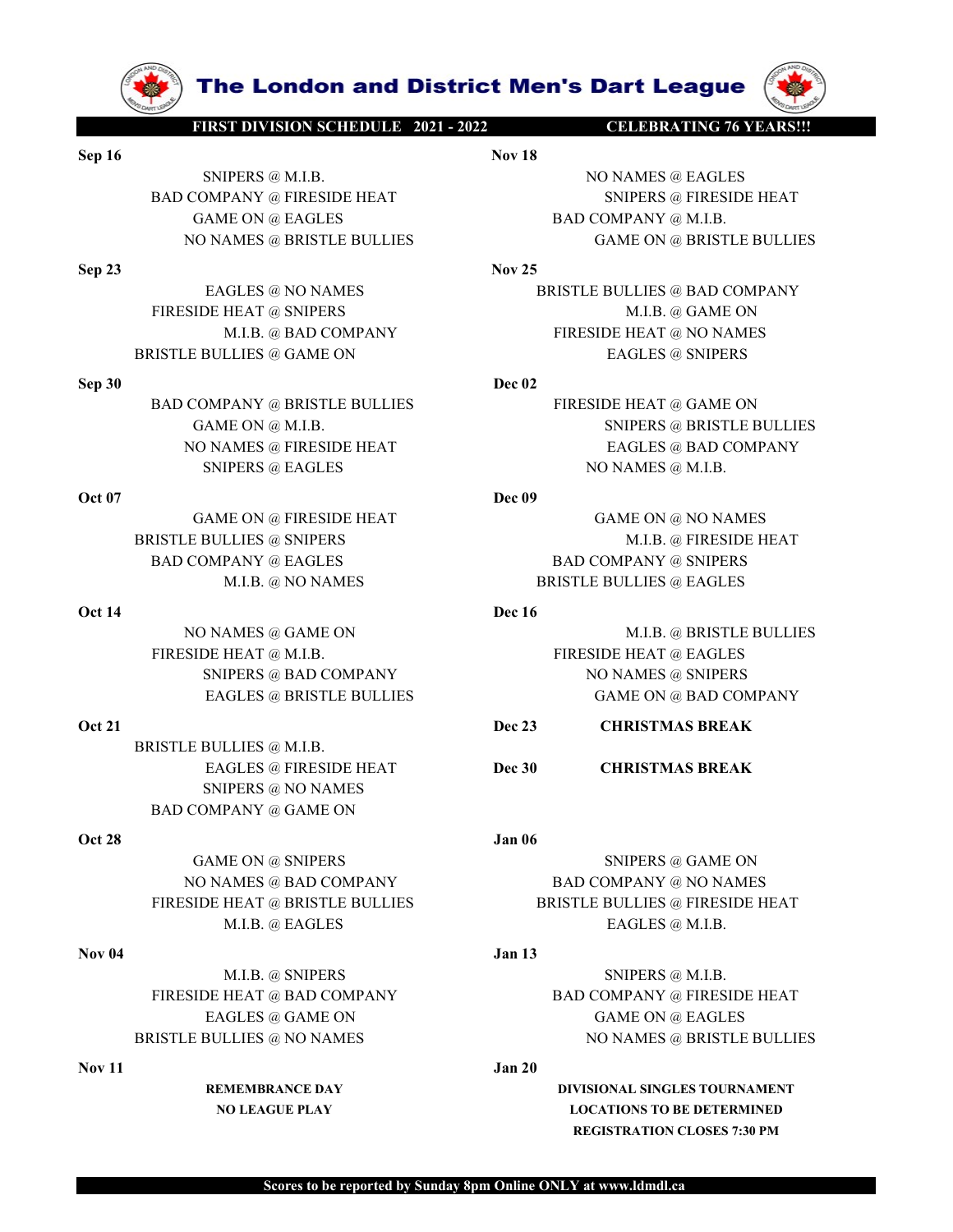

SCHEDULED TOURNAMENT CANCELLED GAME ON @ NO NAMES

M.I.B. @ EAGLES

# Mar 17

M.I.B. @ SNIPERS **May 26** FIRESIDE HEAT @ BAD COMPANY **ANNUAL GENERAL MEETING** BRISTLE BULLIES @ NO NAMES **DOORS CLOSE AT 8PM** 

SCHEDULED TOURNAMENT CANCELLED ANNUAL BANQUET MAKE-UP NIGHT FOR HELLENIC CENTRE - 4 PM PLAY SCHEDULED FOR JAN 13/22 SEMI-FORMAL

**The London and District Men's Dart League**<br>
FIRST DIVISION SCHEDULE 2021 - 2022<br>
Mar 31<br>
EAGLES @ NO NAMES<br>
IDE HEAT @ SNIPERS<br>
M.I.B. @ BAD COMPANY<br>
BAD COMPANY @ M.I.B. **The London and District Men's Dart League**<br>
FIRST DIVISION SCHEDULE 2021-2022<br>
Jan 27<br>
EAGLES © NO NAMES<br>
FIRESIDE HEAT © SNIPERS<br>
MART 31<br>
MART 31<br>
MART 31<br>
NO NAMES © EAGLES<br>
SNIPERS © FIRESIDE HEAT<br>
M.I.B. © BAD COMPAN **EXERCUTE DEAT @ SNIPERS @ NO NAMES**<br>
EAGLES @ NO NAMES<br>
EAGLES @ NO NAMES<br>
EAGLES @ NO NAMES<br>
EAGLES @ NO NAMES<br>
DE HEAT @ SNIPERS<br>
MI.B. @ BAD COMPANY<br>
BAD COMPANY @ M.I.B.<br>
BULLIES @ GAME ON<br>
Apr 07<br>
Apr 07 **FIRST DIVISION SCHEDULE 2021 - 2022**<br>
FIRST DIVISION SCHEDULE 2021 - 2022<br>
Mar 31<br>
Mar 31<br>
FIRESIDE HEAT @ SNIPERS<br>
FIRESIDE HEAT @ SNIPERS<br>
MARE SOME ON PANY @ FIRESIDE HEAT<br>
MARE ON @ BRISTLE BULLIES<br>
Apr 07<br>
BAD COMPAN **EXECUTE IN A DESCRIP ON EXAMPLE 2021-2022**<br>
Mar 31<br>
Mar 31<br>
Mar 31<br>
MANES @ EAGLES<br>
M.I.B. @ BAD COMPANY BAD COMPANY @ M.I.B.<br>
MANY @ BRISTLE BULLIES<br>
PANY @ BRISTLE BULLIES<br>
Apr 07<br>
PANY @ BRISTLE BULLIES<br>
MANY @ BRISTLE **EXERCISE AND COMPANY @ BRISTLE BULLIES**<br> **BRISTLE BULLIES @ NO NAMES**<br> **BRISTLE BULLIES @ GAME ON GAME ON GAME ON GAME ON GAME ON GAME ON GAME ON GAME ON GAME ON GAME ON GAME ON GAME ON GAME ON GAME ON GAME ON GAME ON GAM** 

**FREE DIVISIONS AND READER SERVICE SERVICE AND ARRISTLE BULLIES**<br>
FREEDE HEAT **G SNIPERS**<br>
FREEDE HEAT **G SNIPERS**<br>
FIRESIDE HEAT **G SNIPERS**<br>
FIRESIDE HEAT **G SNIPERS**<br>
MANES **(GAME OF ALLER SERVICE BULLIES**<br>
BAD COMPANY **EXECUTE ON A DISTRICT Men's Dart League (WARRIST)<br>
EAGLES @ NO NAMES<br>
FIRESIDE HEAT @ SNIPERS<br>
M.B. @ BAD COMPANY<br>
M.B. @ BAD COMPANY<br>
USTLE BULLIES @ GAME ON<br>
BAD COMPANY @ BRISTLE BULLIES<br>
BAD COMPANY @ BRISTLE BULLIES<br> THE LONDON AND DISTRICT Men's Dart League (AMERICATE ON DRAFT ON DRAFT ON DRAFT ON DRAFT AT APP ON DRAFT ON DRAFT ON DRAFT ON DRAFT ON DRAFT ON DRAFT ON DRAFT ON DRAFT ON DRAFT ON DRAFT ON DRAFT ON DRAFT ON DRAFT ON DRAFT The London and District Men's Dart League (W)**<br>
NAMES MATES ENDERED NO NAMES SIDE HEAT (2 SNIPERS & NO NAMES SIDE HEAT (2 SNIPERS SIDE HEAT AND COMPANY (2 MAILB. CHARACT MAILB. 2 GAME ON GAME ON GAME ON GAME ON THE BULLIE **THE LONDON AND DIStrict Men's Dart League (WARE SURE DIVISION SCIENCE S AND COMPANY STATE OF A SALE S AND COMPANY AND DRIE AT A SALE OF A SALE OF A SALE OF A SALE OF A SALE OF A SALE OF A SALE OF A SALE OF A SALE OF A SAL EXERCISE AND CONTENT CONTENT CONTENT CONTENT CONTENT CONTENT CONTENT CONTENT CONTENT CONTENT CONTENT CONTENT CONTENT CONTENT CONTENT CONTENT CONTENT CONTENT CONTENT CONTENT CONTENT CONTENT CONTENT CONTENT CONTENT CONTENT The London and District Men's Dart League (WARENDIVISIONSCILLED)**<br>
FRAGLES @ NO NAMES<br>
IDE HEAT @ SNIPERS<br>
IDE HEAT @ SNIPERS<br>
M.H.B. @ BAD COMPANY<br>
MANE ON @ HEAT FIRESIDE HEAT<br>
COMPANY @ BRISTLE BULLIES<br>
(GAME ON @ HRES **EXERCUSE AND COMPANY STATE SNIPERS CALLS AND COMPANY SNIPERS SNIPERS SNIPERS SNIPERS SNIPERS SNIPERS SNIPERS SNIPERS SNIPERS SNIPERS SNIPERS SNIPERS SNIPERS SNIPERS SNIPERS SNIPERS SNIPERS SNIPERS SNIPERS SNIPERS SNIPERS EXERCISE AND COMPANY AND SERVER AND SERVER AND SERVER AND SERVER AND SERVER AND SERVER AND SERVER AND SERVER AND SERVER AND SERVER AND COMPANY AND SERVER BULLIES OF CAME ON SAME SERVER AND COMPANY AND SERVER AND COMPANY A EXECUTE DEAT ON A NEW AND STANDALL AND STANDALL AND STANDALL AND STANDALL AND SERVER SO NO NAMES AND SERVER SO THE SOLUTION ON A NEW AND SERVE AND SERVE AND SERVE AND SUPPORT ON A NEW PRESIDE HEAT APP 14 THE SALE SOLUTION EXERCIS (FROM BUSINE ACCES** (FROM BUSINE BACK AND RESIDE HEAT (FROM BUSINE BALL BACK AND END FROM BUSINE BALL BAD COMPANY (SAME ON GENES OF EACH CAN BUSINE BALL BAD COMPANY (SAME ON GENES OF EACH CAN BUSINE BALL BAD COMP MILE @ BAD COMPANY (AND ENDICATES<br>
Feb 03<br>
BRISTLE BULLIES @ GAME ON<br>
GAME ON @ RISTLE BULLIES<br>
Feb 03<br>
BAD COMPANY @ RISTLE BULLIES<br>
(GAME ON @ RISTLE BULLIES<br>
NO NAMES @ FRESIDE HEAT<br>
FRESIDE HEAT<br>
FRESIDE HEAT<br>
FRESIDE E BULLIES @ GAME ON ME DIRECTE BULLIES<br>
NO NAME ON @ M.I.B.<br>
NO NAME ON ME ON MESTLE BULLIES<br>
NO NAMES @ FIRESIDE HEAT<br>
TRESIDE HEAT METALS @ SNIPERS<br>
CAME ON @ FIRESIDE HEAT APP 14<br>
E BULLIES @ SNIPERS<br>
CAME ON @ FIRESID FIRESIDE REAT @ RESISTLE BULLIES (SAME ON @ M.B. COMPANY (SAME ON @ RIESSIDE HEAT **APP FIRESIDE HEAT** @ GAME ON @ FIRESIDE HEAT **APP FIRESIDE HEAT APP FIRESIDE REAT APP FIRESIDE REAT APP FIRESIDE REAT APP FIRE** MPANY @ BRISTLE BULLIES<br>
MARE ON @ M.I.B.<br>
MAMES @ FIRESIDE HEAT<br>
SNIPERS @ EAGLES<br>
SNIPERS @ EAGLES<br>
SNIPERS @ EAGLES<br>
MPANY @ EAGLES<br>
MAMES @ SNIPERS @ SNIPERS & SNIPERS<br>
MARE ON @ FIRESIDE HEAT<br>
MPANY @ EAGLES<br>
MAMES @ MARIN' @ BRISTLE BULLIES @ BAD COMPANY<br>
MARIN ON @ HRESIDE HEAT<br>
MARIN ON @ FRESIDE HEAT<br>
MARIN @ EAGLES<br>
MARIN @ EAGLES<br>
MARIN @ EAGLES<br>
MARIN @ EAGLES<br>
MARIN @ EAGLES<br>
MARIN @ EAGLES<br>
MARIN @ NO NAMES<br>
MARIN ON NAMES<br>
M

MAKE-UP NIGHT FOR M.I.B. @ FIRESIDE HEAT PLAY SCHEDULED FOR JAN 6/22 BAD COMPANY @ SNIPERS BRISTLE BULLIES @ EAGLES NO NAMES @ FRESIDE HEAT<br>
FRESIDE HEAT<br>
FRESIDE HEAT<br>
CAMES ON EQUALS ENGERES<br>
ERSIDE HEAT<br>
BRISTIE BULLIES @ SNPERS<br>
BAD COMPANY @ FAGLES<br>
BAD COMPANY @ FAGLES<br>
FRESP HEAT<br>
MARE & NO NAMES<br>
FRESP HARE UNITS AND COMPANY<br>
M SNIPERS @ EAGLES<br>
GAME ON @ FIRESIDE HEAT<br>
BRISTLE BULLIES @ SNIPERS<br>
BAD COMPANY @ RAGLES & SNIPERS @ BRISTLE BULLIES<br>
M.I.B. @ NO NAMES<br>
M.I.B. @ NO NAMES<br>
MARE-UP NGHT CANCED POR JAN 622<br>
MARE-UP NGHT ON A SQ2<br>
MARE-UP ANE ON @ FRESIDE HEAT **APP** 14<br>
SULLIES @ SNIPERS & BRISTLE BULLIES<br>
MPANY @ FAGLES & BAD COMPANY<br>
M.I.B. @ NO NAMES<br> **AP21**<br> **AP21**<br> **AP21**<br> **AD COMPANY & NO NAMES & M.I.B.<br>
<b>EAGLES PRESIDE HEAT SCIEDULED FOR JAN 622**<br> AND ENGLISE SOMEON (METRISIDE HEAT APP<sup>14</sup><br>
SNIPERS @ SNIPERS & BRISTLE BULLIES<br>
MPANY @ EAGLES<br>
MALE. @ NO NAMES<br>
MALE. @ NO NAMES<br>
MARE-UP NGHT FOR<br>
MALE. @ NO NAMES<br>
MALE. @ NO NAMES<br>
SCIEDULED FOR JAN 6/22<br>
FRESIDE HE GAME ON ERESIDE HEAT<br>
BAD COMPANY @ ENDERS @ SNIPERS @ HEAT @ GAME ON EAGLES @ SNIPERS @ BAD COMPANY<br>
MAE-UP NGHTFOR<br>
MAE-UP NGHTFOR<br>
MAE-UP NGHTFOR<br>
MAE-UP NGHTFOR<br>
MAE-UP NGHTFOR<br>
MAE-UP NGHTFOR<br>
MAE-UP NGHTFOR<br>
MAE-UP BAD COMPANY @ TAGLES<br>
Feb 17<br>
SCHEDULED MARE AND NAMES<br>
SCHEDULED TOWANISM TAGNICANT<br>
MARE AND NAMES (AND NAMES (AND NAMES (AND NAMES ON A NO NAMES<br>
MARE AND COMPANY (AND HAS ENSITE BULLIES @ EAGLES<br>
FOR MARE AND COMPANY

SIVERES @ BAD COMPANY<br>
EAGLES @ BIRSTLE BULLIES<br>
Nar 03<br>
BRISTLE BULLIES @ WILE<br>
BRISTLE BULLIES @ MARE ON<br>
EAGLES @ FIRESIDE HEAT<br>
SNIPERS @ NO NAMES<br>
SNIPERS @ NO NAMES<br>
MAR 10<br>
CAME ON @ SNIPERS<br>
MAR 10<br>
CAME ON @ SNIPE

GAME ON @ SNIPERS SCHEDULED TOURNAMENT CANCELLED NO NAMES @ BAD COMPANY MAKE-UP NIGHT FOR FIRESIDE HEAT @ BRISTLE BULLIES PLAY SCHEDULED FOR JAN 27/22

EAGLES @ GAME ON **VICTORY LEGION** 

(no jeans, shorts, tank tops)